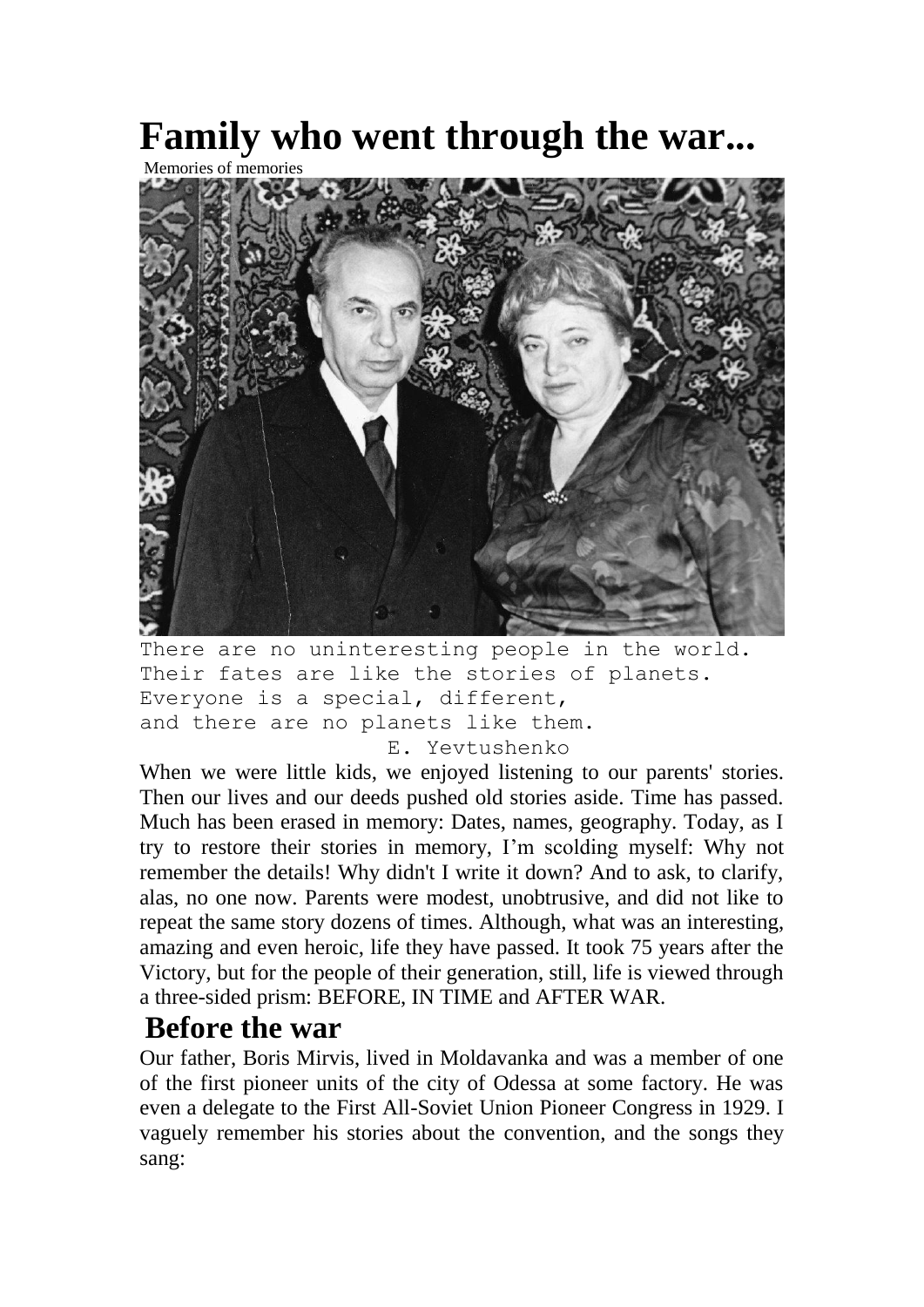"Hello cute Karthoshka -thoshka - thoshka

Pioneers ideal,

He doesn't know the pleasures,

if kartoshka (potatoes) didn't eat..."

But I remember well the pioneer ties he was presented with in speeches to the pioneer squads, and the pioneers of various schools and students at History faculty of University, recording his memories at home.

Then he studied at the University and began to work in local newspapers. Soon he became a professional journalist, He worked in various newspapers and before the war was an Odessa's correspondent of the republican newspaper in Ukrainian language "Na zminu" (На змiну).

The filings of newspaper with his articles were somewhere in the apartment. He rarely spoke about them, although one article: "In Odessa again a fight", about a fight, "wall to wall", between the youth of two Odessa districts, caused great resonance and, even, a change in the city Komsomol leadership in the late thirties.

With us, he talked more about the atmosphere in the newsrooms, about typography, about Soviet censorship -- about what was not permitted to talk about in official memoirs. He very disliked lacquers, pods, sticks and adapters – people, who didn't tell the true

Once in his editorial office was an interesting case.

Journalists are people with humor, and love to pinch each other. In newspaper staffed was a member of the "nugnik" breed. Do you know who they are? These are people who have no talent, but they always write about what is "nugno" ("needed") by party bosses. It's about making carrier progress and thriving. Do you know the basic meaning of the word? (In Russian, nugnik means toilet)

One day, the chef editor of newspaper's goes into the hallway and feels something's going on. "The nugnik" sits, pressing to the ear of the phone, and quickly, and diligently, something writes down. When he saw the editor, he waved, do not disturb, and pointed his finger: "Wo! The firstclass material." Suddenly, from another room, jumps out, clutching his mouth and bent almost in half, one of the employees, runs down the stairs and begins to laugh wildly. Then another one. The editor walks into this room. One of the "Hokhmaches" (jokers) sits with a phone, the cheeks stuffed balls of wet paper to change the voice, and something dictates. Other employees sit with their mouths shut so as not to laugh. The editor realizes everything right away. "Hokhmach," from the next room, dictated to "nugnik" something like this: "I'm, a pensioner Hotubenko, from the village of Fedoseyevka Belyayevsky district, asked the pioneers of our school to dig a well in my yard. The guys amicably took up the cause, but before they had time to dig one meter, as from under the ground hit a powerful fountain of oil ...". At that moment, all those in the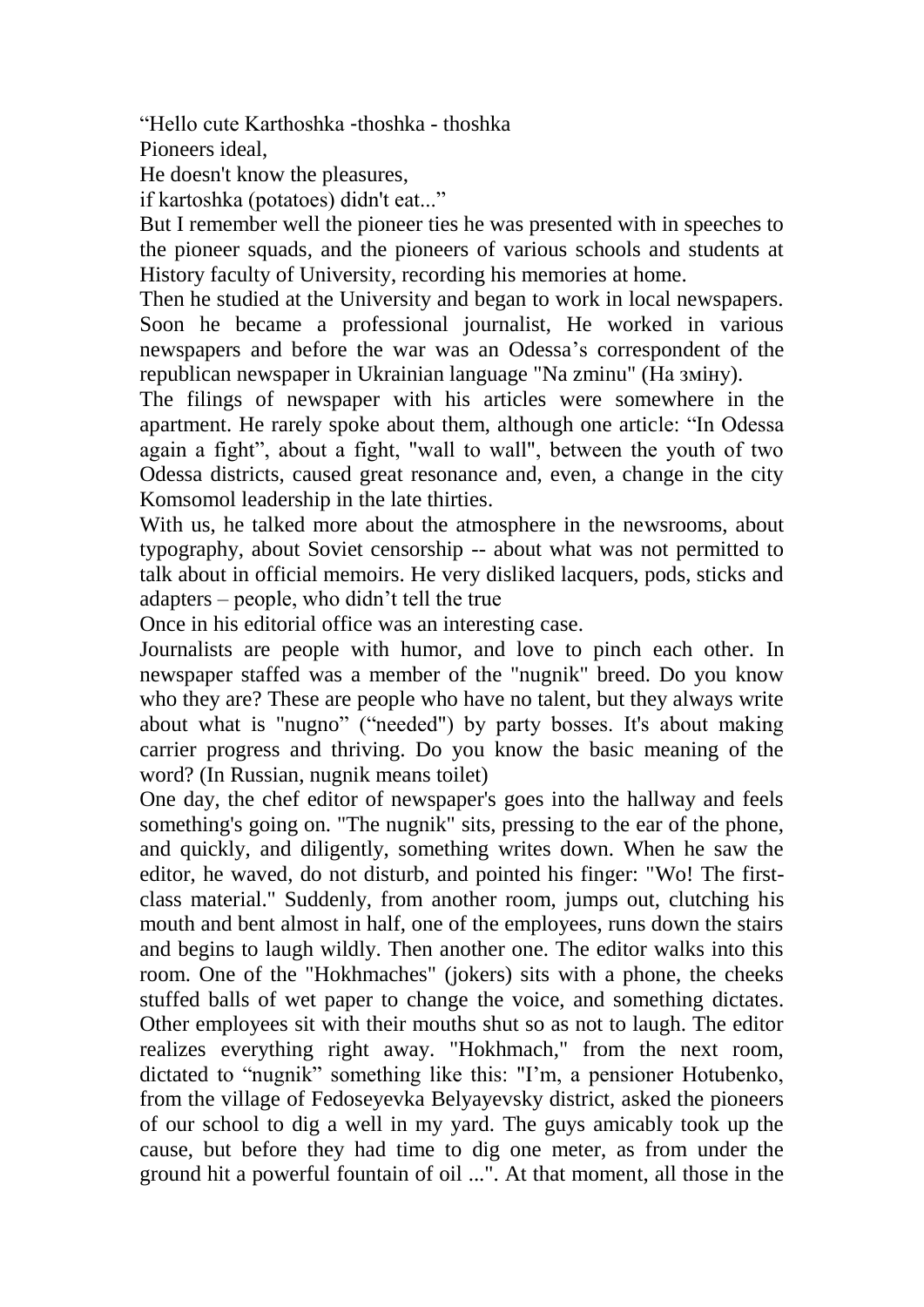room could not stand and burst out with such laughter that the walls trembled for several days, and the legend, in waves, several times bypassed all the editorials of the city, changing and supplementing with new details.

Our mother, Maria (Musya) Rutstein, graduated from vocational school in the early thirties and became a revolver turner.

At this time, other "Nuzhniki" already of High Soviet Union scale, reported: "In Komsomolsk-on-Amur has been built aviation plant! The machines have been already installed. Pipelines work. Urgent need of turners-locksmiths-collectors!" "I know the city will be! I know the garden...!"

Two weeks on the road. They come to the Far East in, I wanted to say, the city, but there is no city -- a few buildings and barracks, and those are not enough. They go to work in the factory...

What a factory! Only the site has been cleared. No walls, no lathes. Bosses say: "You Komsomols, you can take any tasks on your shoulder. Build a factory, install the machines, and then work!

"But how so? After all, the whole country has already been reported!"

"It's none of your business! Do you know about Komsomol discipline? Do what they say." And young turners had to retrain as builders. She worked for a year, and then picked up some gastric contagion, which tormented her all her life, budding new sores, and bringing their number and variety, in her expression, to "the bouquet of my grandmother." She was sent back to Moscow due to illness.

The good worker, Komsomol member, she was sent by a technical assistant to Kaganovich's, one of members Central Comity, secretariat. She did not personally encounter Kaganovich, sometimes she saw him from afar.

She did not lose time, graduated from law school and so it happened that in the end she returned to Odessa. She had a good track record. Before the war, she moved into office and worked as a district judge.

One day, our parents crossed paths and they got married. They lived together for fifty-nine years, and only Death first separated, and soon, connected them forever.

But then, in 1937, as the fairy tales say: "They began to live, to live..." But that's in Tales. And in reality... soon began

## **War**

War is a disaster. War is deprivation. War is a great suffering for all. And for those on the front line who fought and died. And for those who in the second echelons provided and organized support for the front line. And for those who are in the rear, working to exhaustion, eating in hunger, supplied the front with weapons. And for those who have suffered from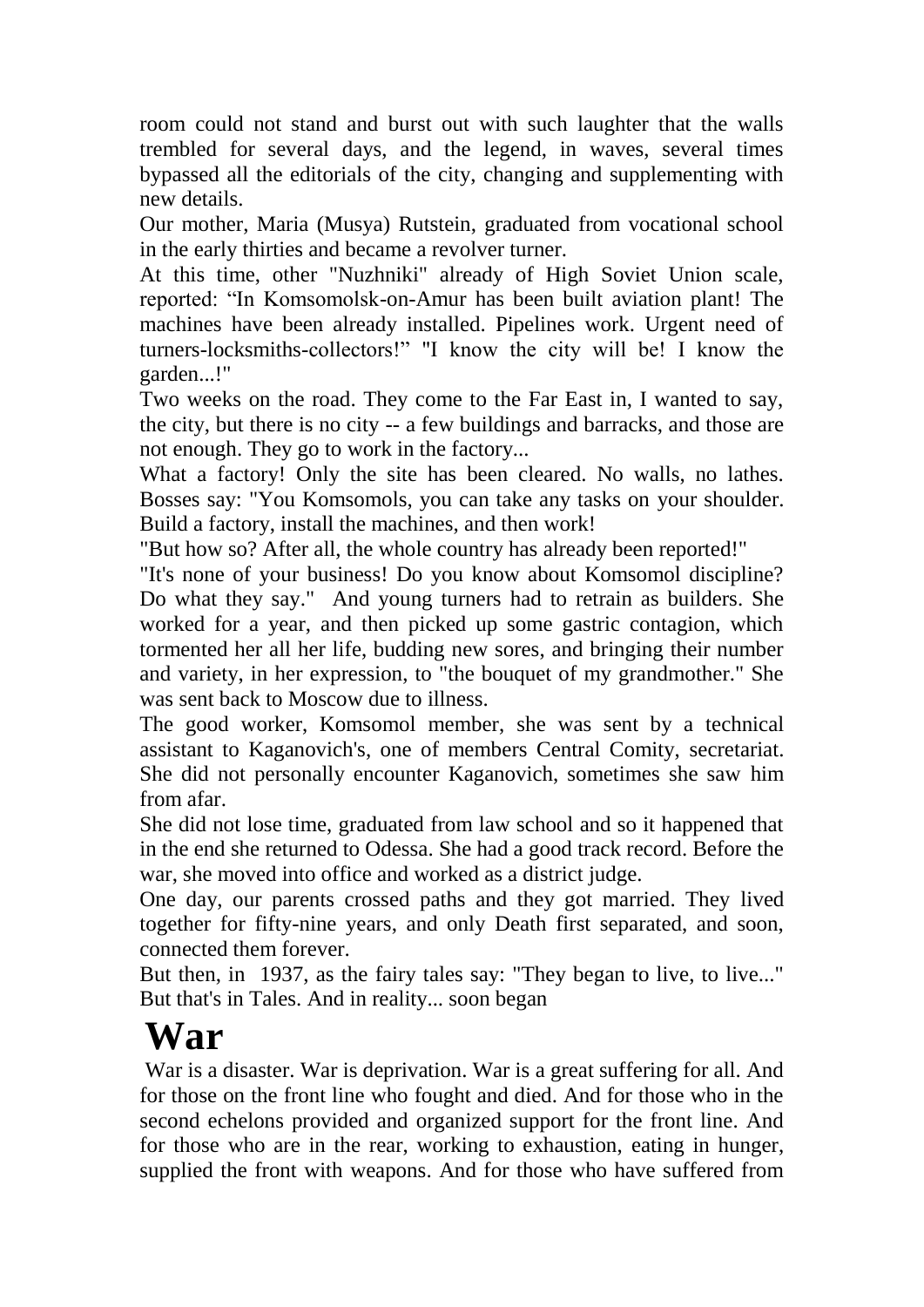the German occupants. And for the unfortunate refugees who fled the Germans. And for children born on the road, on the floor railcars. And even for the inhabitants of the distant rear, who were "sealed" to settle the refugees.



Shortly after beginning of the war, my father was called to the Navy. The Germans approached Odessa. The command of defense did not separate: a sailor or an infantryman - all to the front. The battalion in which the father was, has been built to send to the front. Suddenly somebody shouted to my father: "Boris! And what are you doing here." It was Markovich, with whom my father worked in one of the Odessa newspapers. "As you can see, I'm going to the front." "No! No! It's no good! You'll be more useful here." The battalion continued to be built for the march. The team was told: "On--...." Suddenly Markovich jumped out of the headquarters and waved his hands: "Wait, him say." The commander commanded: "Leave!" Read the order: "Red-fleet sailor Mirvis, out of line three steps forward. The rest: Right! Step Marsh!"

Thus, began the service of my father in the newspaper, Odessa's naval base, "Voroshilovskiy Zalp."

"The newspaper was produced by Schwarzman, Mirvis and Markovich - "The Three Musketeers," as journalists of other newspapers called them."

- This is a quote from Andrei Nezvedsky's book "Odesskie zametki", about the defense of Odessa. (Courtesy of the President of the Sydney War Veterans Association E. Solovey)

Seventy-five years have passed. Today, we realize that it was a feat! But then, for them, it was just a job, duty. Deadly. But necessary. And without the right to say, "No." The combat task they had was one – in time to release the newspaper and help to maintain the morale of the soldiers at the proper height.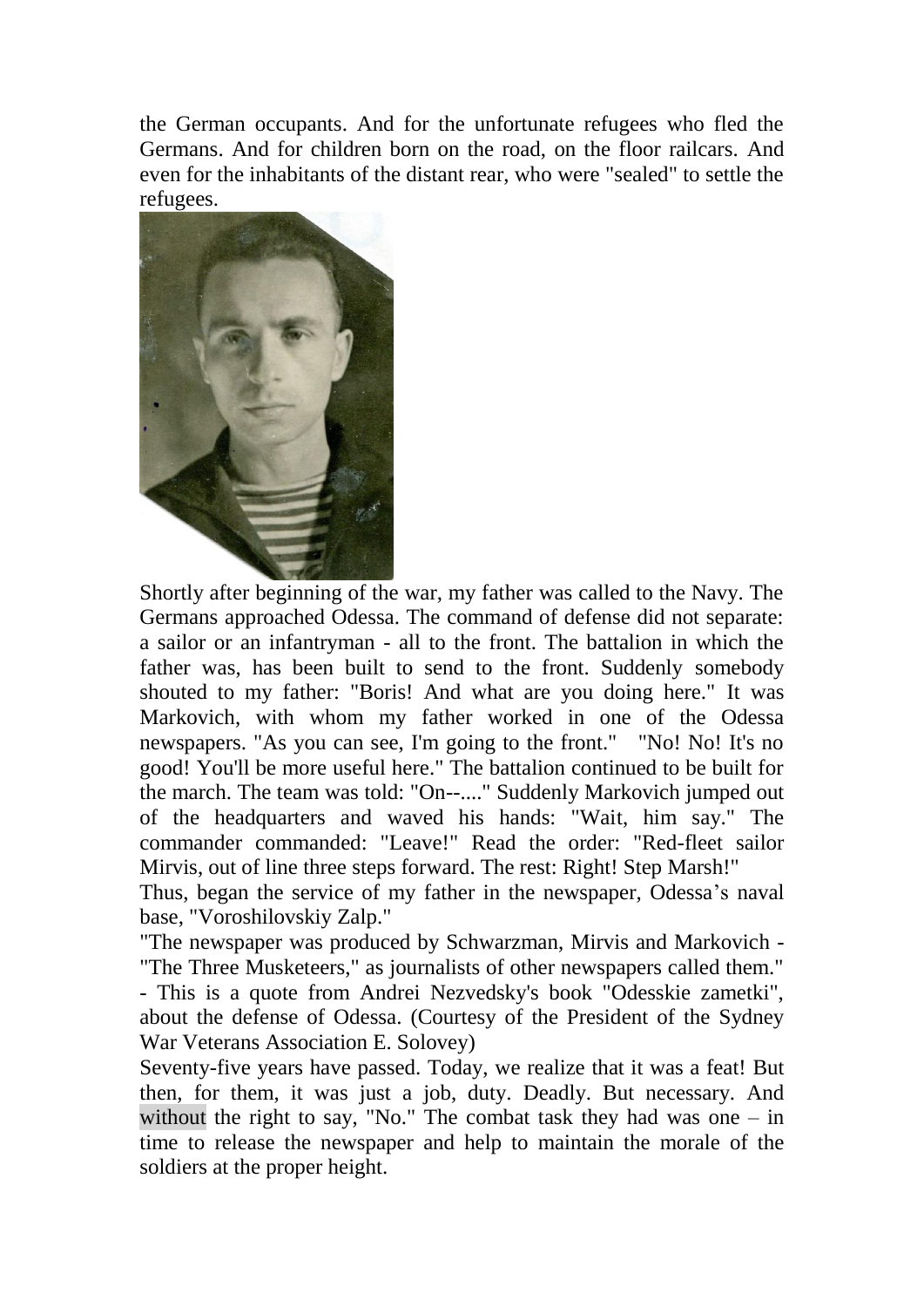With "Lake" (fotocamera) and a notebook... Three days to walk ... Beautiful words...

And, in reality, war is not just a walk. It was necessary to get to the front line, often under fire, to talk with the deathly tired fighters and commanders, sometimes to watch the battle, and then, getting to the editorial office, in a trembling ride on passing car, on his knees, to write an article, to give it to the set and to race for combat operation at sea, already on board large or small warships. And then again, a new job.

And on the road different things happened. How many times he came under the usual fire, he did not even count. But, one time, he was walking along the mountainside. Somewhere there was a solitary German plane and began to dive on him. They used to have so much for a fun. But there was either a large boulder, or a rock, and he managed to hide from the machine gun fire.

But another stupid case was much more dangerous. One day, having collected materials on the front line, he, together with the photographer, caught a ride to the headquarters, where the editorial office was based. Seeing that two red-fleets sailors are getting on the car going to the rear, some officer, major, jumped up to them. He was quite drunk. Therefore, no argument that they are journalists, come back from the job, here we say documents, etc., he did not listen, did not hear and did not want to hear. If you translate what he was saying, waving a gun, from his language to literary, it sounded something like this: "I …., you deserters, running away to the rear, right here, right now, with these hands, right in this body I shoot you." It was good that the driver noticed a passing patrol, and they repulsed the journalists.

Death, in war, can find you in the most unexpected place and in the most unexpected time. And to avoid death, sometimes, you can also quite unexpectedly.

Here, imagine - The passing car goes about, in a minute and waiting for father. He's impatiently horns him. My father is about to jump out of the house where the editorial office is located. At this point, he was called because a typist - cannot make out the handwriting. The father stops for a few seconds, holds on to the door handle and dictates the phrase. Suddenly, an air raid hits to the next half of their house. His Majesty the Case!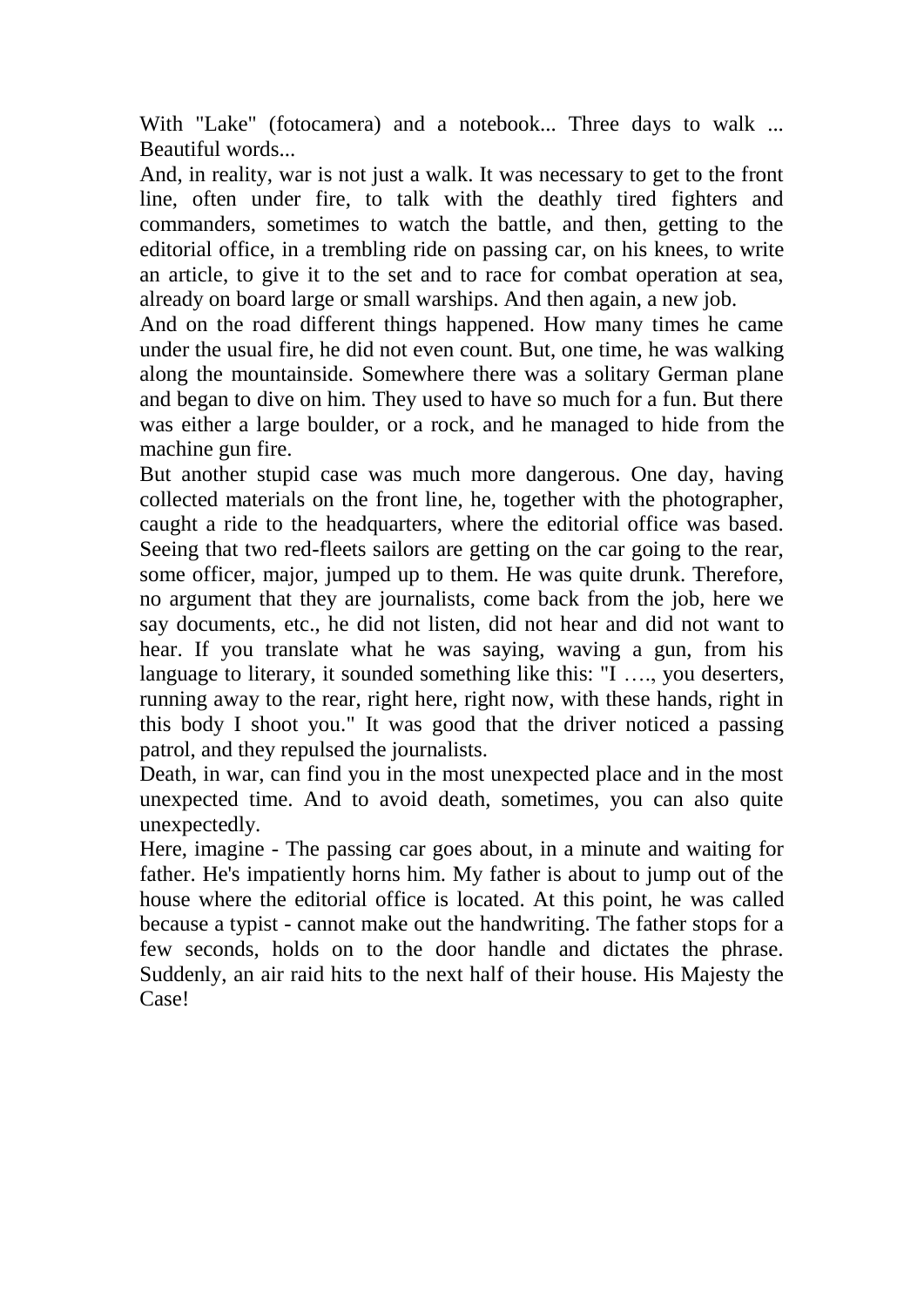

When my father was taken to the front, my mother and her family were evacuated. The road brought them to Uzbekistan, and my mother was sent to the city of Andijan to work as a city judge. Her competence included cases, up to a certain level. She understood the rigors of wartime laws and always tried to be fair. Many cases were about ordinary theft in enterprises and collective farms, although there were others. But she singled out two cases especially.

One day she had to judge a postman. He was lazy to bring letters and threw them in the well. When they been got up, there were many soldier's letters and even funerals notes. At that time, almost every family living in Andijan, someone was at the front or evacuated nowhere. How people waited for these letters! How many tears were shed in anticipation! For some, perhaps it was that last letter... My mother, the wife of a front-line soldier, knew and understood all this. She could have sentenced the postman only for a few years "for unconscionable performance of official duties," but said, "You committed a terrible betrayal! Without delivering letters from the front and notification of death, you killed the soldier again." And she referred the case to the high court under the article, which carries a much harsher punishment. I still remember the indignation on her face, and in her voice, when she told me this story, fifteen years after the war.

I remembered this case two years ago, already here in Sydney. The boxes of undelivered letters were found in the garage of an Australian postman. He just lost his job, but possible for somebody there were lifechanging letters too.

And here's another case - 14-15-year-old children worked in factories during the war for 12 hours. There is no need to tell that everyone was malnourished and exhausted.

In the dock sits a fifteen-year-old boy. Almost a child. His offence is that during the work he huddled in some secluded corner and slept in it for